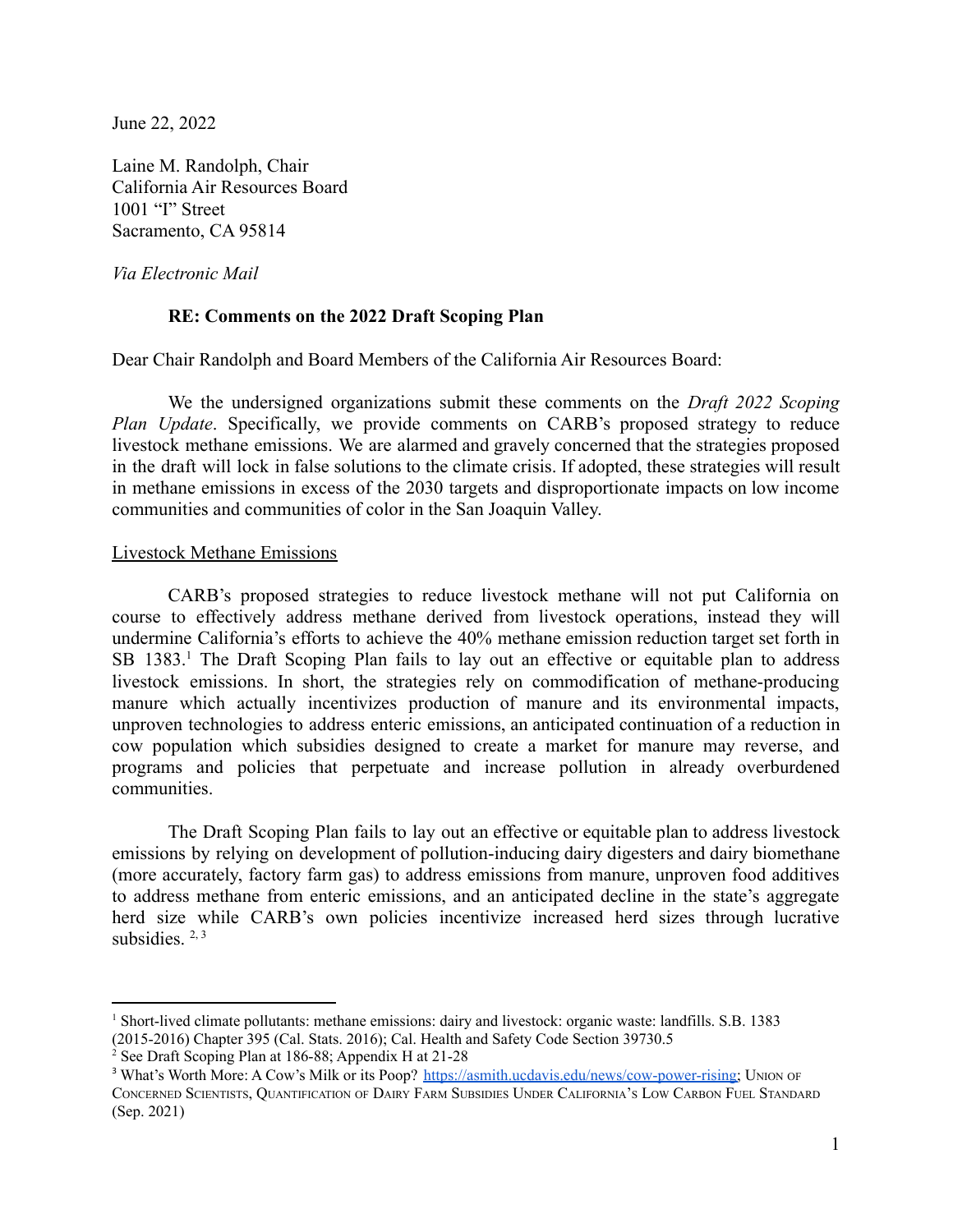CARB staff's proposal to build  $380$  new dairy digesters<sup>4</sup> to reduce GHG emissions is not an effective, efficient, nor equitable means of achieving methane reductions from the livestock industry. Rather than reducing methane emissions *at the source*, dairy digesters function only to capture and commodify methane intentionally generated from manure by liquifying and storing it in anaerobic conditions and, perversely, incentivize the *creation of methane.* Not only do they favor production of manure and the practices that generate methane from that manure, but they do nothing to address methane from enteric emissions. Stacking on top of subsidies for the development of Dairy Digesters, CARB's Low Carbon Fuel Standard (LCFS) allows owners of dairy digesters and dairies to sell dairy-derived biomethane and low carbon credits, with the amount of credits inflated by inappropriately negative carbon intensity values, thus powerfully incentivizing herd expansions, herd consolidations, and enteric methane emissions. Research shows that revenue from LCFS credit sales can even rival revenues from milk, ranging from one-third to half of total dairy revenues.<sup>5</sup> Trade representatives have confirmed that California's subsidies and policies have created a lucrative market for manure.<sup>6</sup> Dairy digesters capitalize on, and thus encourage, the creation and accumulation of massive amounts of manure. Residents in the San Joaquin Valley are seeing dairy herd sizes increase as much as two-fold, and at least one large facility has expanded with a herd into the *tens of thousands.<sup>7</sup>* Several of these expansions are already tied to the expansion of the factory farm gas industry.<sup>8</sup>

These massive herds are causing myriad harms to local communities and the environment. In particular, water and air pollution. In a dairy-industry sponsored study, every dairy (42 facilities) assessed by the groundwater monitoring program were found to have caused nitrate contamination. Incentivizing more manure in an already polluting industry will only lead to more groundwater pollution.<sup>9</sup> Much of the nitrogen loading from dairy waste, if not the majority, comes from the land application of manure, and digestion of manure for methane production does nothing to address this issue. Nitrates in drinking water can cause serious illness and death in infants ("blue baby syndrome") and are linked to pregnancy complications and birth defects, Sudden Infant Death Syndrome, and respiratory tract infections and a number of different cancers in adults and children.<sup>10</sup> The San Joaquin Valley, where most of these dairies are located, is infamously known as the most PM2.5-polluted and the second most ozone-polluted air basin in the country, with air pollution from feed, manure, and cow burps as leading sources of the volatile organic compounds and ammonia that form all that air pollution.<sup>11</sup> Factory farm

<sup>4</sup> Appendix H at 21-28

<sup>&</sup>lt;sup>5</sup> What's Worth More: A Cow's Milk or its Poop? [https://asmith.ucdavis.edu/news/cow-power-rising;](https://asmith.ucdavis.edu/news/cow-power-rising) UNION OF CONCERNED SCIENTISTS, QUANTIFICATION OF DAIRY FARM SUBSIDIES UNDER CALIFORNIA'<sup>S</sup> LOW CARBON FUEL STANDARD (Sep. 2021).

<sup>6</sup>McCully, Michael. Energy Revenue Could Be a Game Changer for Dairy Farms. Hoard's Dairyman. September 23, 2021

<sup>7</sup> E.g. Bar 20 Dairy in Fresno, Hillcrest Dairy in Merced, Borba Family Farms in Merced, Melo Dairy in Merced

<sup>&</sup>lt;sup>8</sup> Given how opaque data on dairy herd sizes is, we assume there are several expansions that are not or have not been documented.

<sup>9</sup> Summary Representative Monitoring Report (Revised), Central Valley Dairy Representative Monitoring Program, April 1, 2019. Pages 6-10

[https://www.waterboards.ca.gov/centralvalley/water\\_issues/confined\\_animal\\_facilities/groundwater\\_monitoring/srm](https://www.waterboards.ca.gov/centralvalley/water_issues/confined_animal_facilities/groundwater_monitoring/srmr_20190419.pdf) [r\\_20190419.pdf](https://www.waterboards.ca.gov/centralvalley/water_issues/confined_animal_facilities/groundwater_monitoring/srmr_20190419.pdf).

<sup>10</sup> WIS. DEP'T OF HEALTH SERV., *Infant Methemoglobinemia (Blue Baby Syndrome)*,

https://www.dhs.wisconsin.gov/water/blue-baby-syndrome.htm (last updated Mar. 12, 2021).

<sup>&</sup>lt;sup>11</sup> Rory Carroll, Life in San Joaquin valley, the place with the worst air pollution in America, The Guardian (May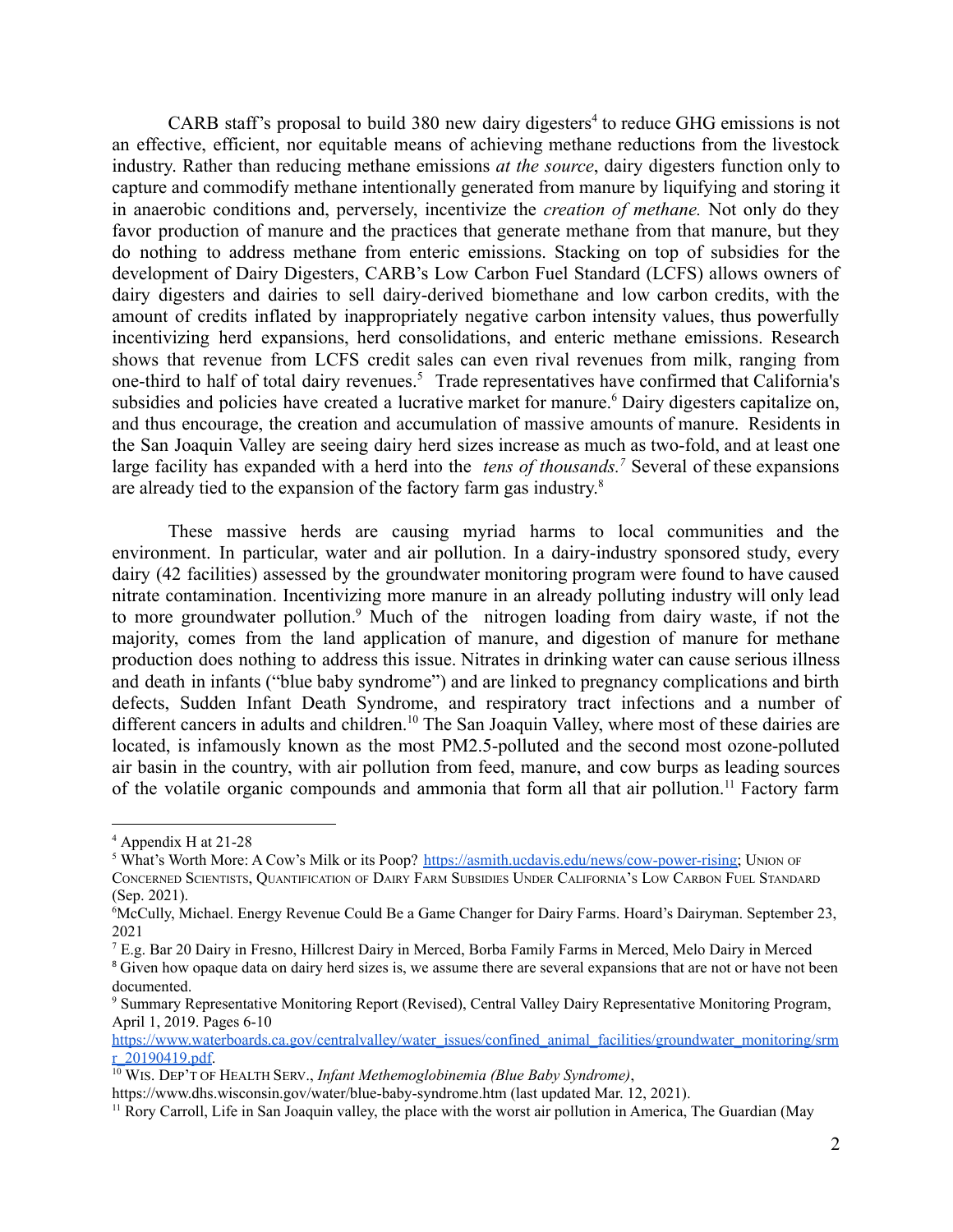gas will actually increase ammonia emissions.<sup>12</sup> These impacts of dairy methane and digesters are not fully accounted for in CARB's health analysis or environmental analysis for the draft Scoping Plan.

CARB's focus in this Scoping Plan must instead be on setting regulatory caps on the amount of methane that farms and the industry as a whole are allowed to emit.<sup>13</sup> Although CARB is legally mandated to prioritize direct emissions reductions under AB 197, direct regulation and reduction of emissions–as is standard for other highly emitting sectors–is currently absent for the livestock methane sector in the Proposed Scenario and the modeling. CARB must act on its ability and mandate to directly regulate methane in the modeling and recommendations of the Proposed Scenario if the state hopes to attain its short lived climate pollutant targets set forth in SB 1383 and comply with its environmental justice obligations. Such direct regulation must include mandatory methane reductions based on well-established practices that avoid emissions in the first place, such as responsible herd management and alternative manure management practices.

#### The Low Carbon Fuel Standard

The Proposed Scenario indicates that CARB should consider increasing the stringency of Carbon Intensity (CI) targets by conducting a public process.<sup>14</sup> Although increasing the stringency of CI targets appears to further the goal of reducing GHG emissions from transportation fuels, in practice, it is unlikely to achieve that goal. Instead, this narrow change could perversely *increase* real GHG emissions from factory farm gas fuels as the industry seeks to monetize as much methane as possible to accommodate deficit holders' deepening deficits. CARB's reliance on more stringent CI targets incorrectly presumes that the methodology used to calculate CI of alternative fuels reflects reductions in GHG emissions in the real world. In fact, the calculation of CI for livestock biomethane excludes upstream and downstream emissions, leaving enteric emissions and emissions from feed production, digestate composting, and digestate land application out entirely. This openly contradicts CARB's "well to wheel" approach that it has adopted and applies to other alternative fuels.

The obvious result of increased CI stringency paired with artificially carbon negative factory farm gas credits is that deficit holders are incentivized to purchase even more credits, and factory farm gas is an industry already starting to expand manure methane generation to make up the difference. This is happening and will continue to happen via factory farm herd expansions and consolidation (to maximize the quantity of manure available for methane production) as well as manure management practices that deliberately create the methane that factory farm gas projects then "capture." This is ostensibly CARB staff's intent, given the recommendation to develop 380 additional dairy digesters in the Proposed Scenario.<sup>15</sup>

<sup>13,</sup> 2016),

*<sup>12</sup> See* Michael A. Holly et al., *Greenhouse gas and ammonia emissions from digested and separated dairy manure during storage and after land application Agriculture*, 239 AGRIC., ECOSYSTEMS & ENV'T 410, 418 (Feb. 15, 2017), https://doi.org/10.1016/j.agee.2017.02.007. https://www.theguardian.com/us-news/2016/may/13/california-san-joaquin-valley-porterville-pollutionpoverty.

<sup>&</sup>lt;sup>13</sup> CARB has the ability to directly regulate livestock methane starting in 2024, per SB 1383.

<sup>&</sup>lt;sup>14</sup> See Draft Scoping Plan, pages 145 and 154.

<sup>&</sup>lt;sup>15</sup> See Draft Scoping Plan, page 187; Draft Scoping Plan, Appendix H at 21-28.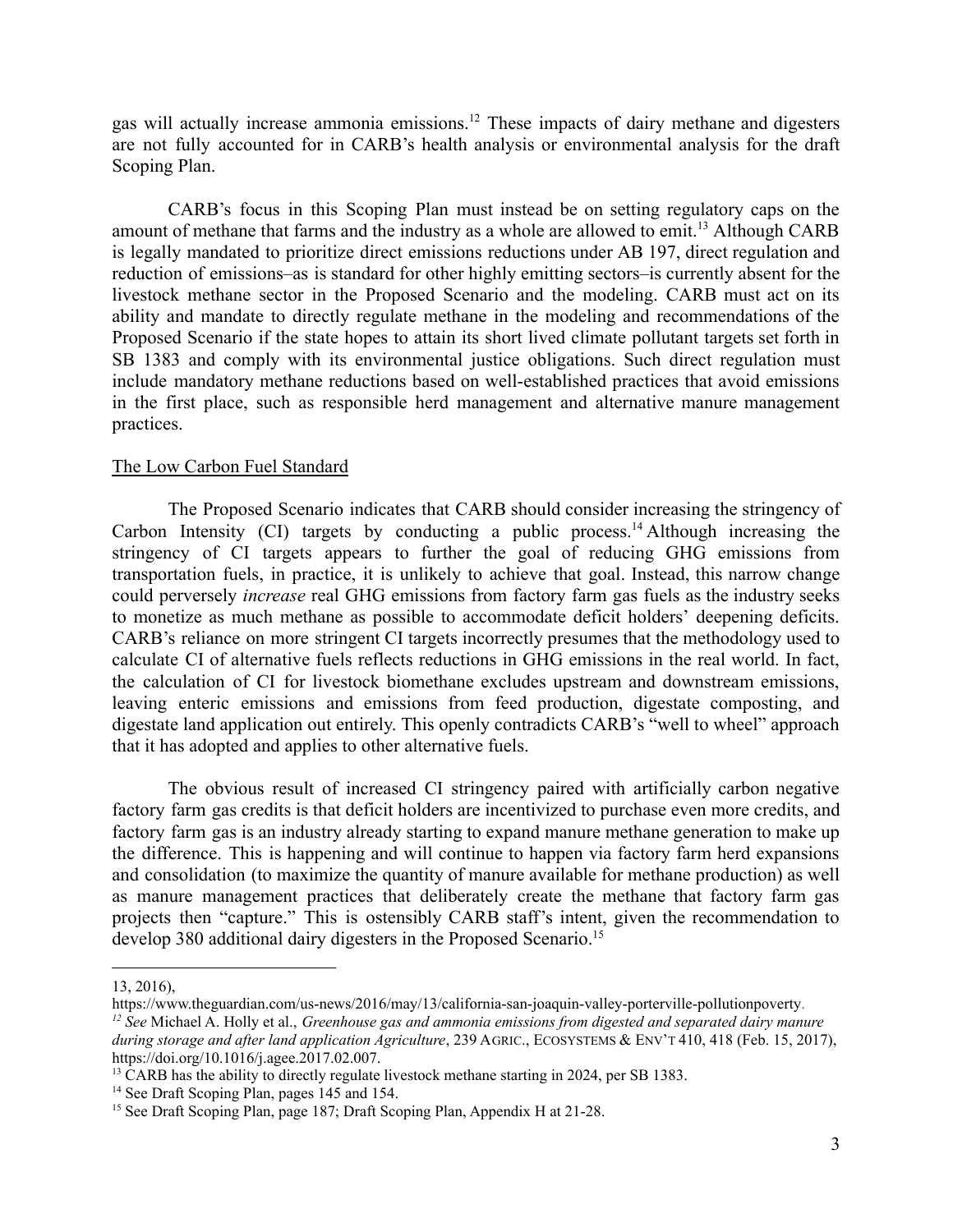The Scoping Plan must be revised to set a rulemaking to amend the LCFS beyond the narrow issue proposed in the draft, but rather to provide a public process to assess whether factory farm gas is properly receiving its significantly negative CI scores and whether factory farm gas should be an eligible source of credits under the LCFS at all given the dire public health and environmental justice problems associated with this fuel.<sup>16</sup> The Proposed Scenario must recommend LCFS amendments that ensure that methane emissions reductions generating LCFS credits are additional and that the Scoping Plan does not double count emissions reductions. The Scoping Plan describes how factory farm gas projects receive massive subsidies aside from the LCFS, CARB credits their methane reductions to SB 1383 compliance, and at the same time describes how the LCFS reduces greenhouse gas emissions. The Scoping Plan fails to discuss how CARB has authorized many factory farm gas projects to sell the same methane reductions to deficit holders in the LCFS market as CARB takes credit towards the SB 1383 goal. The Scoping Plan cannot double-count the same methane reductions in multiple programs, including SB 1383 and the LCFS. Such a rulemaking is essential to ensure integrity of the Scoping Plan, the LCFS program, and the real world GHG reductions that California is banking on.

## Conclusion

CARB must revise these sections of the *Draft 2022 Scoping Plan Update* to include strategies that will, in fact, result in methane emissions to reach the 2030 target. This must include modeling the direct regulation of livestock methane emissions. CARB must also revise the scope of the proposed LCFS public process to include developing a complete life cycle analysis, ensuring additionality, and considering whether livestock-derived methane should remain part of the LCFS given its disproportionate impact on low income communities and communities of color in the San Joaquin Valley.

Moreover, the inadequacies identified herein render the Scoping Plan's Draft Environmental Analysis ("Draft EA") deficient pursuant to the California Environmental Quality Act, Public Resources Code, section 21000, *et seq*.. The Draft EA fails to adequately disclose, analyze, and mitigate impacts to, among other resource areas, air quality, greenhouse gas emissions, water quality, biological resources, and agriculture and forest resources, from the Scoping Plan's incentivization of factory farm gas. Promoting factory farm gas with windfall financial rewards has the perverse effect of actually *increasing* methane generation and entrenching the myriad co-pollutants and nuisances associated with ever larger dairies that would be producing this alternative fuel. CARB cannot ignore these serious environmental impacts.

<sup>&</sup>lt;sup>16</sup> See Petition for Reconsideration of the Denial of the Petition for Rulemaking to Exclude all fuels derived from biomethane from dairy and swine manure from the Low Carbon Fuel Standard, available at: https://www.foodandwaterwatch.org/wp-content/uploads/2022/03/2022-03-28-Petition-for-Reconsideration-TOC-U pdated.pdf